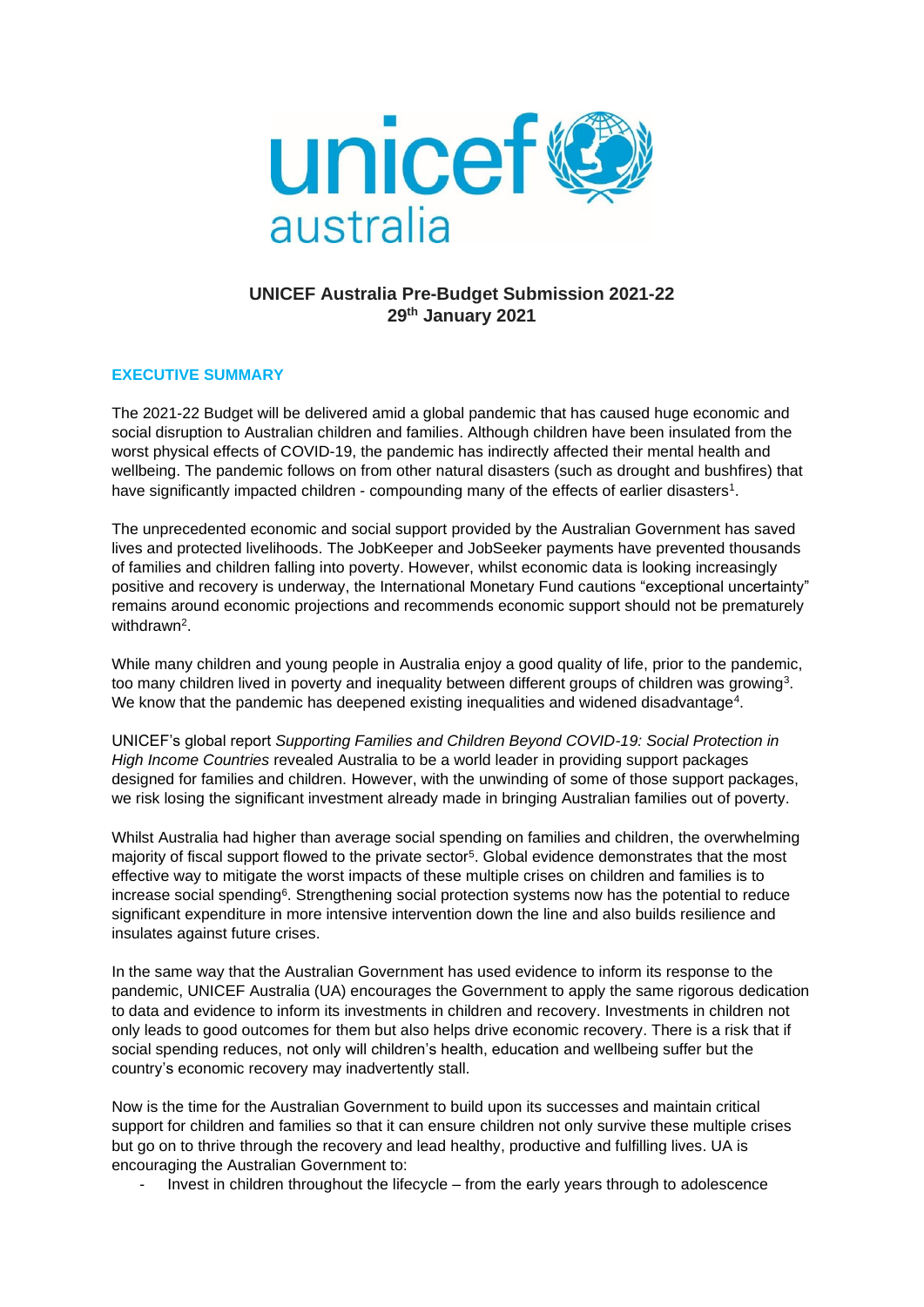- Make targeted and tailored investments towards some of the most vulnerable and disadvantaged children in Australia and overseas
- Strengthen support systems the most meaningful way to achieve this in the short term is to ensure children, child poverty, child well-being and equality are built into the heart of COVID-19 recovery responses

This submission is informed by the Australian Children and Young People's Knowledge Acceleration Hub, a new initiative by ARACY and UNICEF Australia, to ensure that the impacts of COVID-19 on children in Australia are fully understood and communicated to decision-makers at all levels<sup>7</sup> . It draws upon data from Australia and international comparators, the latest research and analysis of COVID-19 and its impacts on children and families and related research with applicable lessons for the known and anticipated impacts of COVID-19 and their potential mitigation.

# **SUMMARY OF RECOMMENDATIONS**

# **Support economic recovery and strengthen systems**

- ✓ Permanently raise Job Seeker, Youth Allowance and other benefits
- $\checkmark$  Increase access to affordable, high quality early education and care (ECEC)
- ✓ Prioritise additional employment support and programs targeted at young people to improve opportunities for secure and sustainable employment
- ✓ Build on improved funding and supports for children and their parents impacted by family violence
- ✓ Enhance the child protection system to develop preventative approaches and better links with related systems
- $\checkmark$  Support the mental health and wellbeing of new parents

# **Protect against deepening and widening inequalities**

- $\checkmark$  Reduce the digital divide through greater investment in access to technology for children and young people, and the necessary infrastructure to support technology
- ✓ Build on investment in a learning recovery package
- ✓ Develop a National Housing Strategy to ensure safe, affordable housing of mixed tenure
- ✓ Respect cultural leadership and strengthen the capacity of Aboriginal Community Controlled Organisations (ACCO) to improve wellbeing of children and families
- ✓ Establish a National Commissioner for Aboriginal and Torres Strait Islander children and young people

# **Promote resilience and mental wellbeing**

- ✓ Update the National School Reform Agreement to include student wellbeing as an outcome for the education system
- ✓ Fund a model of integrated child and family care that brings together a multidisciplinary team including child and youth psychiatrists, paediatricians, psychologists, mental health nurses, occupational therapists, speech pathologists, physiotherapists, and social workers
- $\checkmark$  Routinely offer evidence-based parenting programs to parents and carers at key developmental milestones for their child

### **Foster citizenship and fight disempowerment and disengagement**

- $\checkmark$  Ensure information is presented and made widely available in formats appropriate to children and young people, for example through children's only news conferences on issues of importance to children
- $\checkmark$  Engage young people more meaningfully in all formal political processes and design participation mechanisms that are suited to young people
- $\checkmark$  Improve the collection and reporting of racially motivated incidents and attacks in Australia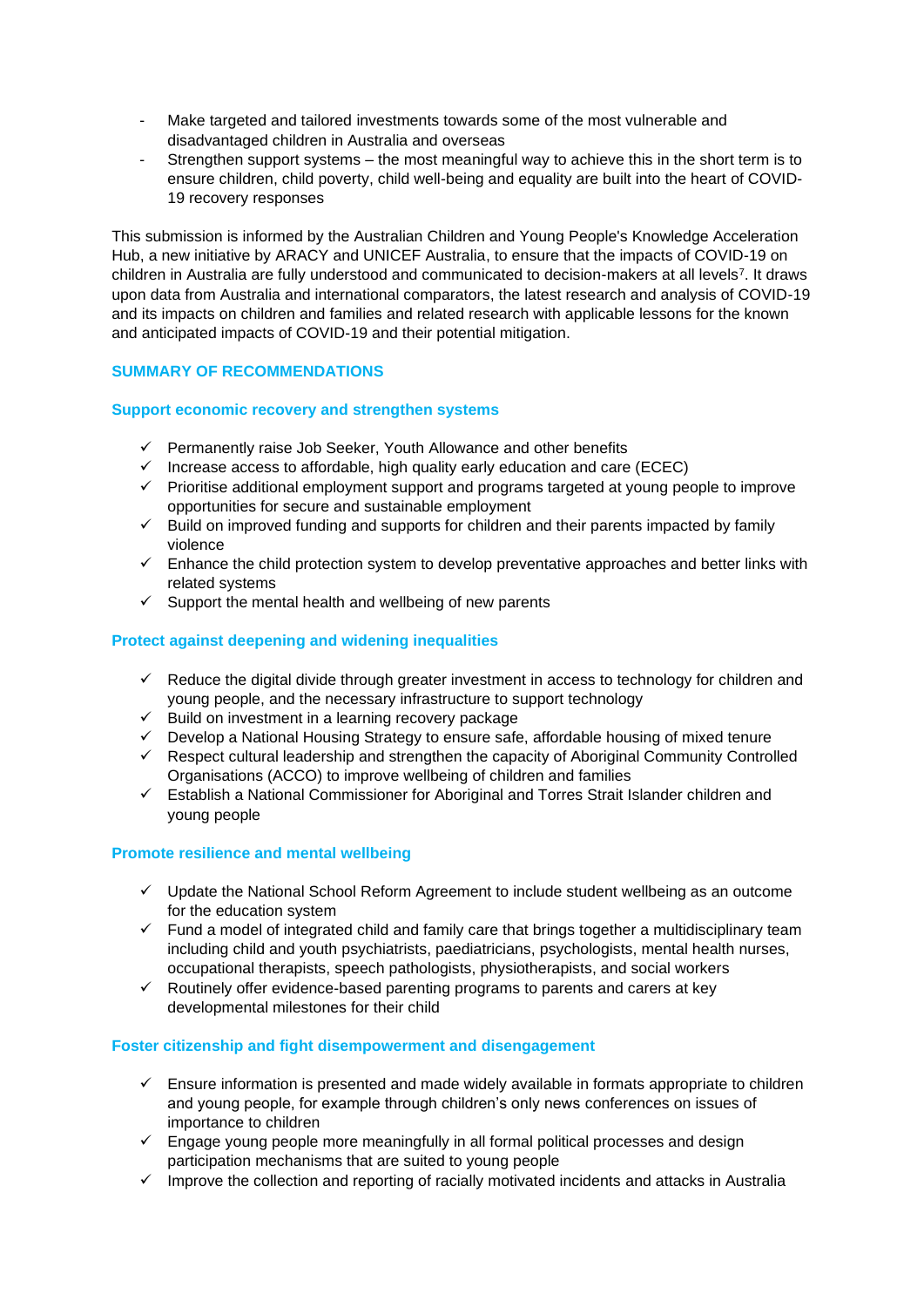# **Maintain increased investment in foreign aid and development with a focus on poverty alleviation and supporting children and families**

- $\checkmark$  Accelerate global efforts to end the pandemic for all by continuing to demonstrate global Leadership on ACT A and ensuring vaccine equity; and further global contributions to vaccine procurement as required.
- ✓ Invest in tackling the secondary impacts of COVID 19 and protect development gains by addressing secondary health impacts and strengthening health systems; and leading an inclusive economic recovery in our region and protecting those without safety nets.
- ✓ Maintain or increase UNICEF's flexible, Regular Resource funding in the 2021-22 Federal Budget.
- ✓ Invest in humanitarian crises facing a double or triple disaster due to COVID 19 by providing Australia's fair share of global humanitarian funding and provide multiyear funding to protected crisis in the Middle East.
- ✓ Rebuild the Australian Government's standing as a leading bilateral donor to the Global Partnership for Education, committing to a replenishment of \$70m per year for the next five years (in total \$350m from 2021-2025).

## **INVESTMENSTS IN CHILDREN AND FAMILIES**

# **Protection and Safety: Ensuring every child thrives and survives and is protected from violence**

COVID-19 has resulted in substantial increases to the stress experienced by some families. The pandemic has resulted in positive family dynamics for some, while for others they have worsened. For example, the Australian Institute of Family Studies found that during the pandemic, the majority of parents spent more time helping with children's learning and a substantial proportion also reported increased levels of other activities with children<sup>8</sup>. On the other hand, research has also indicated some parents have felt isolated and unsupported throughout the pandemic<sup>9</sup>.

Even more concerning is the upsurge in family violence during the pandemic, declared as a "shadow pandemic" by the United Nations. This has been demonstrated through several research studies, for example by the Australian Institute of Criminology<sup>10</sup> and Monash University<sup>11</sup>. Research conducted prior to the pandemic, from the perspective of children and young people themselves, highlights the negative impacts of family violence people and the coping mechanisms used<sup>12</sup>.

Additional funding, for example by the NSW<sup>13</sup> and Victorian<sup>14</sup> governments, towards improving domestic violence support services will go a long way to supporting those families affected. These efforts need to be sustained, alongside improvements to the child protection system to support children and young people affected by family violence.

Of particular concern are children affected by domestic and family violence who do not meet criteria for a child protection response. The ANROW's project PAThways and Research In Collaborative Inter-Agency Practice (the PATRICIA Project) identified that children who experience domestic and family violence but do not screen in for child protection intervention currently miss out on critical services<sup>15</sup>. Similarly, the NSW Domestic Violence Death Review Team Report 2017-2019 noted that in lieu of a child protection intervention, children who experience domestic and family violence typically received no support or counselling in response to their trauma as no single agency presently coordinates this.<sup>16</sup>

**Recommendation 1**: Enhance the child protection system to develop preventative approaches to ensure the safety and wellbeing of children, by taking a holistic approach to wellbeing and implementing a stronger prevention focus in the successor plan to the National Framework for Protecting Australia's Children.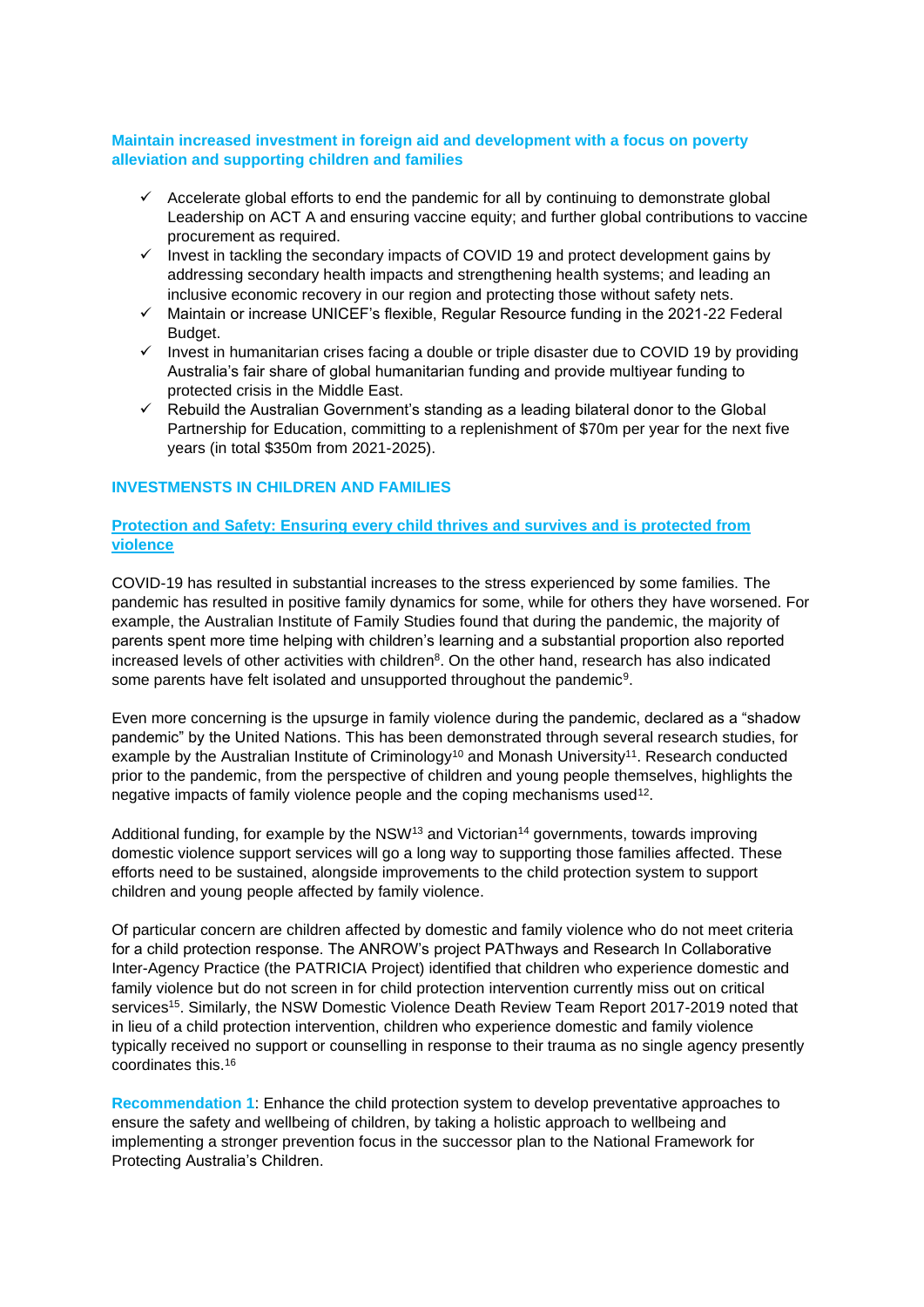**Recommendation 2**: Build on improved funding and supports for children and their parents impacted by family violence, and specifically consider the response to children who are affected by domestic and family violence but do not meet child protection criteria or receive a child protection service.

**Recommendation 3**: Support the mental health and wellbeing of new parents to ensure children are well supported from the early years, as recommended by the Productivity Commission in their Inquiry Report into Mental Health, June 2020<sup>17</sup>.

#### **Health: Ensuring every child thrives and survives and lives in a clean and safe environment**

The health of children and young people is essential to the ongoing prosperity and cohesion of Australian society as this determines and impacts the future social and economic position and connectedness of our community.

For the most part, evidence suggests that children have been insulated from the worst direct physical effects of the COVID-19 virus. While they can contract and transmit the virus, infection generally has fewer and weaker physical effects<sup>18</sup>. There is some evidence of a potential link between infection and heart and/or multi-system inflammation for a minority of children<sup>19</sup>.

For children, then, the most significant health effects of the pandemic have been indirect. Fear for family members, the effects of lockdowns, and the general impacts of lost income, parental stress, and family upheaval are expected to be the greatest pandemic burden on children's health.

There is compelling evidence<sup>20</sup>,<sup>21</sup> that shows that poor mental health can start early in a child's life which can strongly affect long term individual health outcomes. As such all Australian governments should be praised for the development of strategies such as the National Children's Mental Health and Wellbeing Strategy and the National Action Plan for the Health of Children and Young People<sup>22</sup>.

However, it is critical to note that there needs to be a strategic focus on prevention points across the life cycle beyond intervention junctures. The capacity of the mental health system in Australia remains strained and geographically inequitable<sup>23</sup>. Governments should be commended for their increased investment in child and youth mental health following the pandemic, but the system remains oversubscribed and underfunded.

The resilience of children and young people was demonstrated by research cited in our July digest<sup>24</sup>, which found positive trends in mental health since the relaxation of physical distance measures (prior to Melbourne's second lockdown). For example, the YouthInsight study in May suggested that there had been an increase in positive feelings, and a decrease in negative ones compared to earlier surveys<sup>25</sup>. This was supported by longitudinal research by the ANU which highlighted that there had been improvements to youth mental health between April and May<sup>26</sup>. However, despite recent improvements, rates of distress are still substantially higher than pre-COVID-19 levels $^{27}$ .

For example, UNICEF Australia found that the pandemic added another layer of stress and anxiety that contributed to a lack of confidence in the support services outside of the family<sup>28</sup>. Therefore, efforts to enhance the health and wellbeing of children and young people need to be cohesive and coordinated and should entail both a universally proportionate and life course approaches that work to reduce health risks and inequalities at the point at which they are most likely to occur<sup>29</sup>.

The draft National Children's Mental Health and Wellbeing Strategy recommends the use of a model of integrated child and family care, which the authors suggest could address multiple objectives across the Strategy at individual, service, and system levels $^{30}$ .

The integrated model brings together a multidisciplinary team including child and youth psychiatrists, paediatricians, psychologists, mental health nurses, occupational therapists, speech pathologists, physiotherapists, and social workers. All of these disciplines can play a role in the assessment and treatment of a child mental illness.

Having the model deployed at multiple locations around the country would create a network of skilled service providers. By offering services via a combination of face-to-face, phone and video, the model would have the capability to support a large swathe of communities.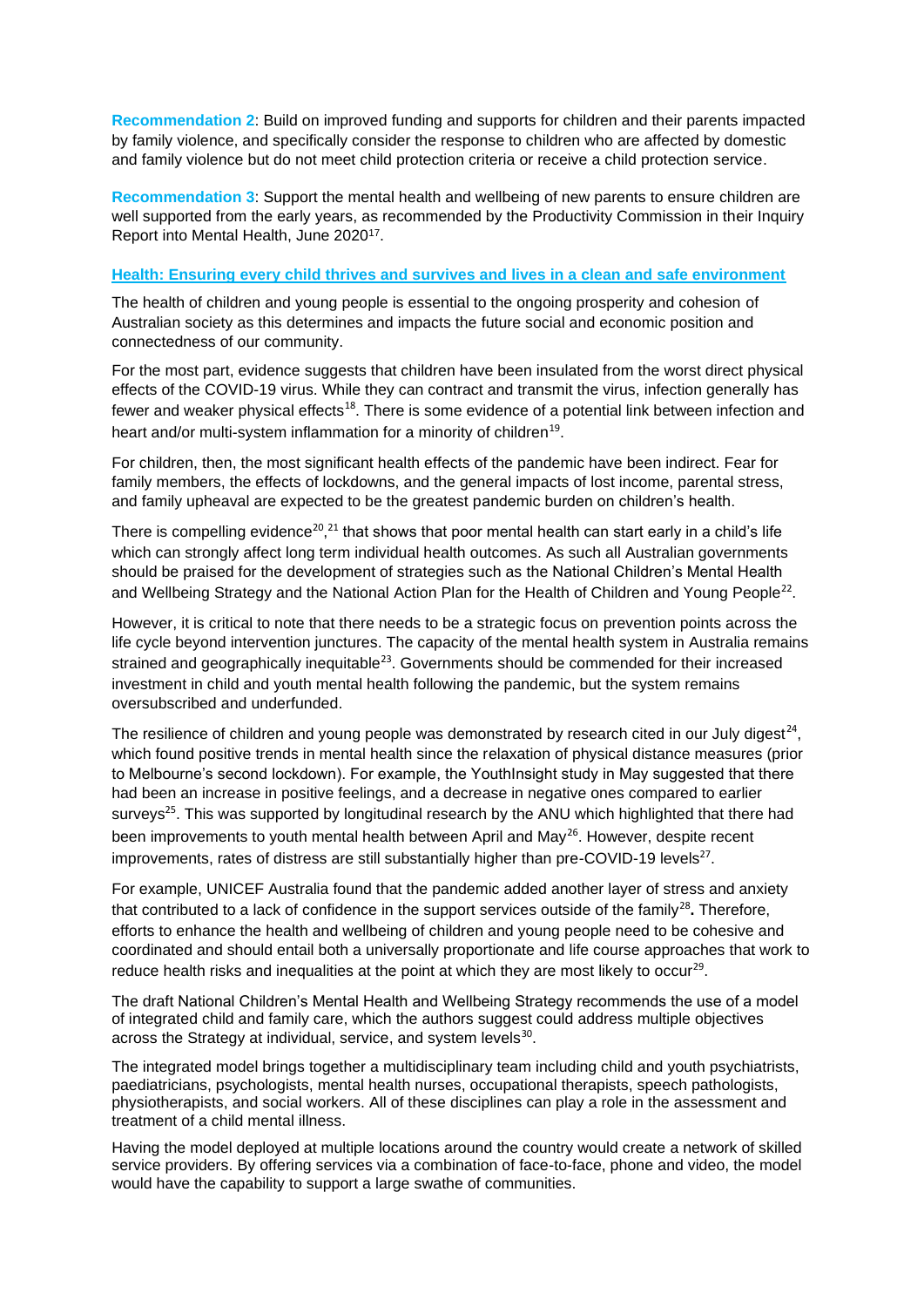Children and families could be referred by a GP or another primary care clinician for assessment and, if necessary, treatment. Consistent with another recommendation of the Strategy, staff could also identify parents and carers who are struggling with their own mental health and connect them with support.

**Policy recommendation 1**: Include responsibility for wellbeing as a core part of the purpose and role of schools by updating the National School Reform Agreement to include student wellbeing as an outcome for the education system, as recommended by the Productivity Commission in their Inquiry Report into Mental Health, June 2020

**Policy recommendation 2**: Fund a model of integrated child and family care that brings together a multidisciplinary team including child and youth psychiatrists, paediatricians, psychologists, mental health nurses, occupational therapists, speech pathologists, physiotherapists, and social workers.

**Policy recommendation 3**: Routinely offer evidence-based parenting programs to parents and carers at key developmental milestones for their child, as recommended in the draft National Children's Mental Health and Wellbeing Strategy (December 2020)

# **Material Basics: Ensuring every child thrives and survives and every child has a fair chance in life**

As a result of COVID-19, more families are experiencing stress across different domains, in most cases driven by financial insecurity that then leads to other major problems. This is demonstrated in ARACY's *[To Have and To Have Not](https://www.aracy.org.au/publications-resources/area?command=record&id=282)* report<sup>31</sup> which highlights that parental unemployment negatively impacts child wellbeing in all Nest dimensions through areas such as relationships with friends, food and home security and (a lack of) participation in extracurricular activities. Many families are coping with this stress for the first time.

## *Poverty*

The UNICEF Office of Research-Innocenti report *Supporting Families and Children Beyond COVID-*19: Social Protection in High Income Countries revealed Australia to be a world leader in providing support packages designed for families and children. However, with the unwinding of some of those support packages, we risk losing the significant investment already made in bringing Australian families out of poverty.

Strengthening the social protection systems now has the potential to not only reduce significant expenditure in more intensive intervention down the line, but also to build resilience and insulate against future crises. The most meaningful way to strengthen systems in the short term is to ensure that children, child poverty, child well-being and equality are built into the heart of COVID-19 recovery responses.

Modelling commissioned by the Australia Institute<sup>32</sup> provides a distressing outlook on the projections of the rate of unemployment in 2021. The anticipated increase to around 10 percent from 7.4 percent in June 2020<sup>33</sup> will push low-income families into poverty, with long-lasting impact on their children.

Children's Commissioner Anne Hollonds observes that the links between family poverty and child wellbeing has been missing from the national conversation. "We know that the financial circumstances of a family have an impact on the wellbeing of children. The stress experienced by parents because of their economic insecurity and trying to put food on the table every day … that affects the wellbeing of children."<sup>34</sup>

Deloitte Access Economics was commissioned by the Australian Council of Social Service (ACOSS) to model the impact of raising the rate of Newstart and other allowances by \$75 per week. Their analysis showed that by 2020-21, the policy change would result in \$3.3 billion worth of extra spending by consumers, with 12,000 new jobs added.

The benefits of the policy change would overwhelmingly flow to low-income households. The lowest income quintile would receive twenty-eight times the relative boost to its disposable incomes compared to the highest income quintile, with the biggest relative benefit felt in regional Australia. This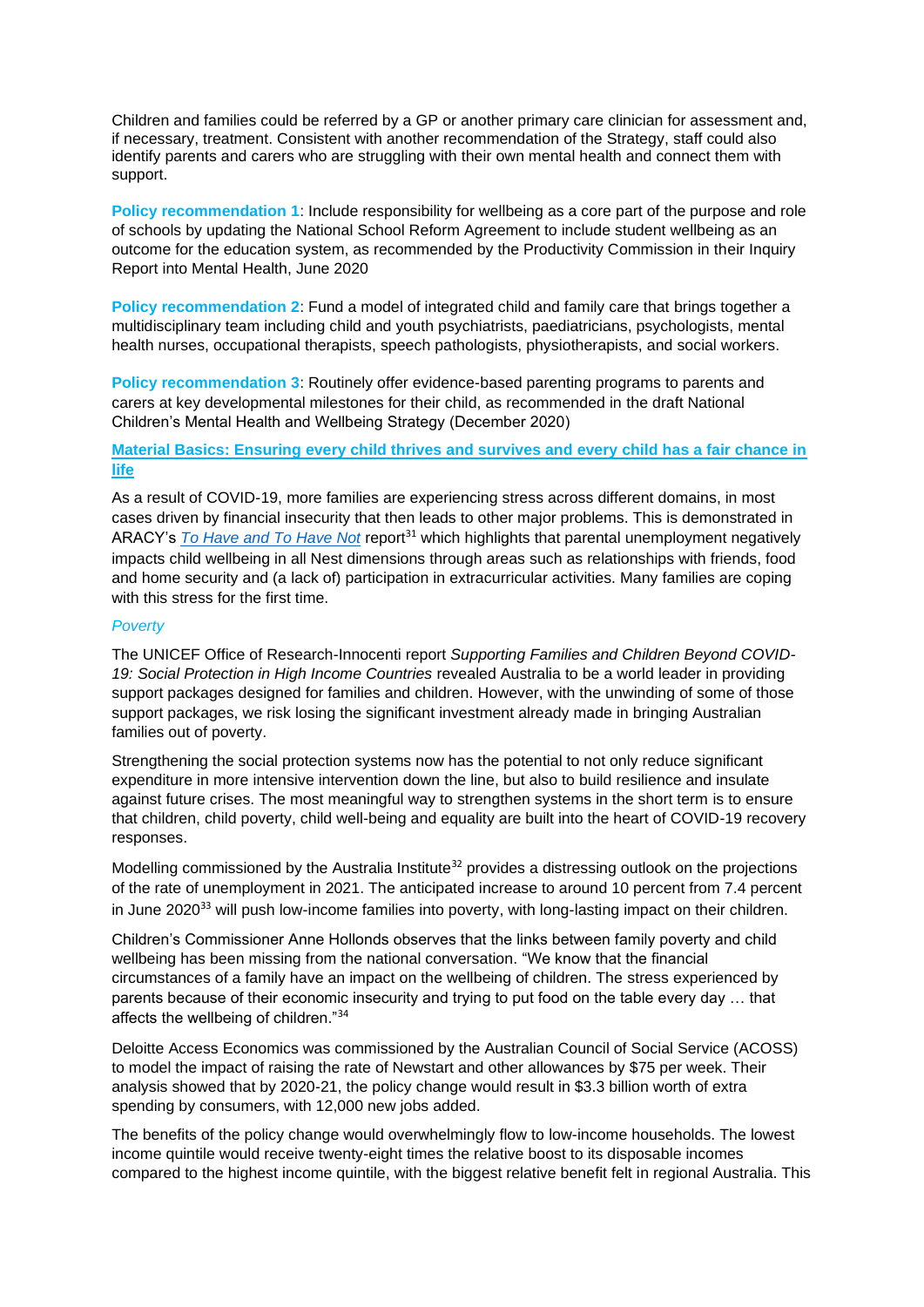would go a long way to mitigating current disparities and increasing the prospects of our most vulnerable children.

### *Youth unemployment*

Young people, particularly young women, have been disproportionately affected by job losses and unemployment resulting from COVID-19, as noted in our [June](https://www.aracy.org.au/publications-resources/command/download_file/id/423/filename/Australian_Children) and [October](https://www.aracy.org.au/publications-resources/command/download_file/id/426/filename/Australian_Children) digests. The Commonwealth Government recognised this in the October 2020 Budget with the introduction of JobMaker<sup>35</sup>, a hiring credit program designed to boost employment for young people with experience of unemployment. JobMaker is a strong start, but more needs to be done to ensure this investment is not lost past the initial subsidy period of 12 months.

Youth unemployment was a national concern before the pandemic, which has now been exacerbated, and evidence from the Global Financial Crisis and other crises indicates that beginning a career in these circumstances can cause lifetime "economic scarring" for young people $36$ .

The Mitchell Institute argues in its paper *Averting an Escalating Labour Market Crisis for Young People in Australia: A Proposed National Job Cadet Program* (2020)<sup>37</sup> that for a similar level of wage subsidy as already provided by the [Supporting Apprentices and Trainees wage subsidy,](https://docs-jobs.govcms.gov.au/node/47555) a subsidised cadetship program would offer additional employment opportunities to young workers who risk long term economic scarring at the beginning of their careers<sup>38</sup>. The [OECD estimates](https://www.oecd-ilibrary.org/social-issues-migration-health/society-at-a-glance-2016/neet-costs-are-significant-in-many-oecd-countries_soc_glance-2016-graph8-en) the cost to the Australian economy of young people not being in education, training or employment is about 1% of GDP, or about A\$40,000 per person per year<sup>39</sup>.

## *Social housing*

Leading researchers and practitioners in Australia and overseas have emphasized that access to safe, stable and adequate housing is a fundamental determinant of the wellbeing of children as it acts as a safe base from which children can engage in social interactions, enhance self-esteem and maintain self-identity<sup>40</sup>. Despite access to safe and stable housing being codified in a number of international human treaties to which Australia is a signatory, the stark reality is that many children and young people still experience housing stress and homelessness.

The Community Housing Industry Association (CHIA) estimates that Commonwealth funding of \$7.7b over 4 years, backed by state/ territory contributions, would enable not-for-profit community housing organisations to deliver 30,000 social housing units and support 14,000-18,000 jobs per year over the four years (Community Housing Industry Association, 2020).

**Policy recommendation 1**: Increase assistance to low-income families by permanently raising JobSeeker, Youth Allowance and other welfare payments for families

**Policy recommendation 2**: Prioritise employment programs targeted at young people to improve their employment prospects when the economy recovers, focusing on high quality and sustainable employment that counters the negative effects of 'the gig economy', insecure work and underemployment

**Policy recommendation 3**: Develop a National Housing Strategy that explores the 'housing need model' to meet Australia's identified shortfall of 500,000 social and affordable homes, as recommended by the Australia Together alliance<sup>41</sup>

- Develop a new funding agreement for Remote Indigenous Housing at levels at least commensurate with previously negotiated agreements
- Support the Social Housing Acceleration and Renovation Program (SHARP)

# **Education: Ensuring every child learns**

### *Educational opportunity*

The COVID-19 pandemic has exacerbated and deepened existing inequalities for students (see [June,](https://www.aracy.org.au/publications-resources/command/download_file/id/423/filename/Australian_Children) [July,](https://www.aracy.org.au/publications-resources/command/download_file/id/422/filename/Australian_Children) and [November](https://www.aracy.org.au/publications-resources/command/download_file/id/429/filename/Australian_Children) digests). Students living in greater levels of disadvantage are more likely to have fewer learning supports at home and reduced access to technology, making learning challenging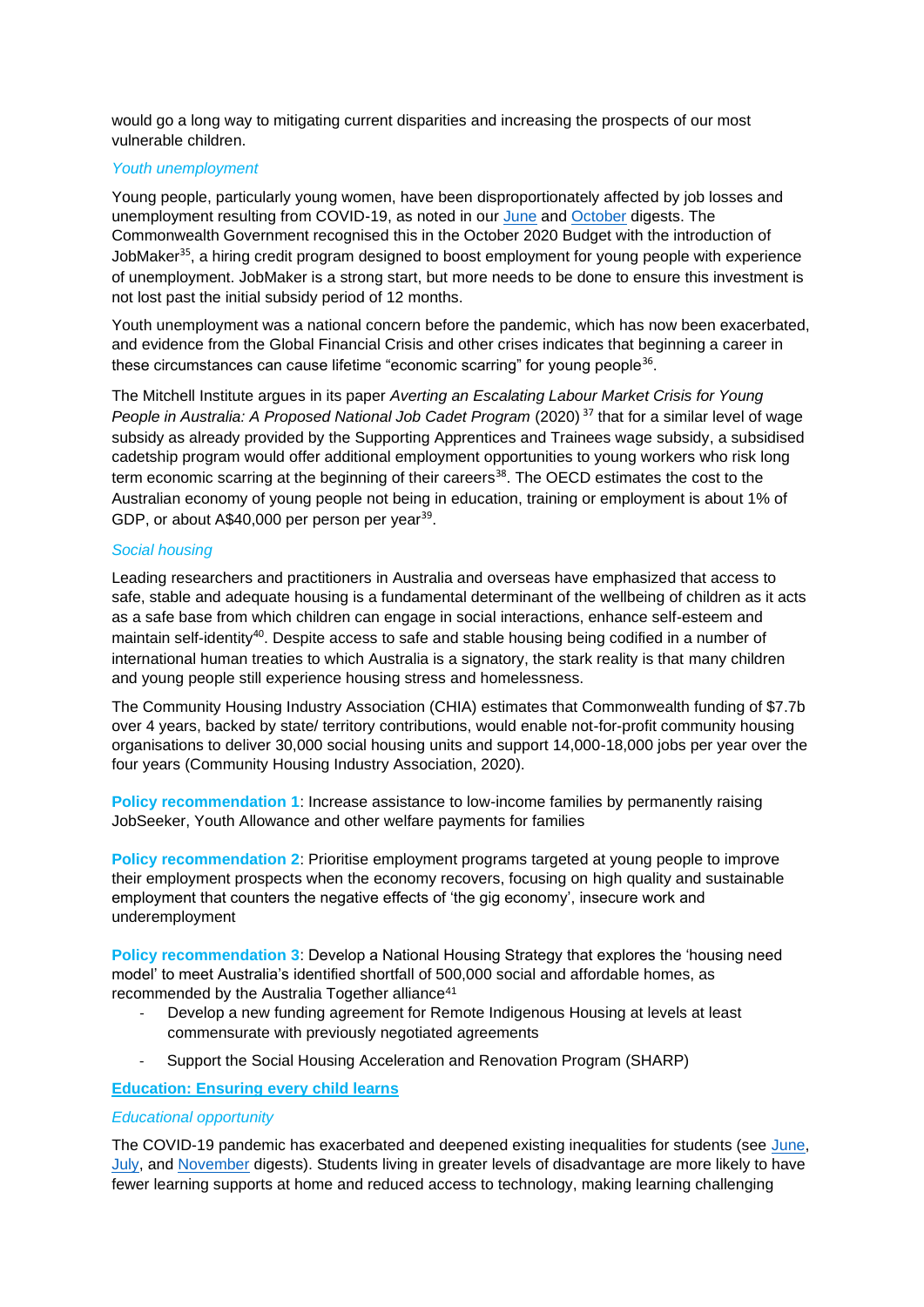during lockdown periods<sup>42,43,44</sup>. These periods of reduced access to school could have significant impacts on lifelong learning if students do not receive greater levels of supports, especially for those living in greater levels of disadvantage<sup>45</sup>.

Australia's longstanding "digital divide" was thrown into relief, with students in remote and rural areas or from disadvantaged backgrounds less likely to have appropriates devices or adequate data to engage in learning. A report commissioned by the Australian Education Union noted that poverty and family instability are key factors. Among families in the bottom third of incomes, 9 per cent of public school students had no home internet, compared to 1%in the highest third. Among Aboriginal and Torres Strait Islander students, 21% have no access at home, rising to 45% in the Northern Territory<sup>46</sup>.

To lessen the impact for long-term educational outcomes, significant investment needs to be made to ensure that students have the opportunity to "catch up" on lost schooling, especially for those from more disadvantaged backgrounds. Without substantial intervention, inequalities that were already present prior to the pandemic will continue to widen, reducing the opportunities children and young people have to reach their potential.

State and Territory governments have taken this advice on board, with several jurisdictions investing in catch-up support for children's education. For example, the Victorian<sup>47</sup> and NSW<sup>48</sup> governments have both announced multi-million dollar packages of tutors and learning support to be deployed across schools in 2021 to ensure no student is left behind.

The Grattan Institute modelled the economic benefit of their recommendations for a catch-up package in the report *COVID catch-up: helping disadvantaged students close the equity gap<sup>49</sup>*. Based on an investment of \$1.25 billion, the projected economic benefits of the recommended reform package vastly outweigh the costs; delivering an estimated \$3.5 billion in extra future earnings for disadvantaged students.

### *Access to early education and care*

Early in the pandemic period, the Australian Government introduced the Early Education and Care Relief Package, to provide relief for Australian families with young children and to better support the early education sector during the pandemic. By providing free childcare for eligible families, the policy ensured that parents could afford to continue sending children to early education and care (ECEC) centres, maintain their employment, and prevented ECEC closures<sup>50</sup>. Most importantly, continued access to early childhood education and care provided children in the early years with a consistency in routine and an opportunity for learning and development opportunities.

The government should be highly commended for putting forward this policy response to support families doing it tough, ECEC centres, and the wider economy. However, its suspension in July, as well as the fact that there was very little in the 2020-21 Budget to support families in accessing  $ECEC<sup>51</sup>$ , will not only impact children's access to learning, but will also have wider implications for economic growth, workforce participation and gender equality.

National surveys by The Parenthood, Goodstart Early Learning and KU released prior to the end of free ECEC in July 2020 indicated that almost half of all families accessing ECEC have lost work or income since COVID19. Roughly a third of those families indicated that with the return of pre-COVID19 fees they would either reduce the days their children attend services or remove them altogether. There is limited data currently available on how many families have actually reduced their use of ECEC, although the Australian Institute of Family Studies reported in their *Families in Australia Survey: Life during COVID-19 Report no. 1: Early findings* that during COVID-19, 64% of families used parent-only care compared to 30% prior to COVID-1952.

Economic modelling by KPMG<sup>53</sup> has estimated that the annual benefit to gross domestic product (GDP) from increasing the federal government childcare subsidy (CCS) to a near fully funded 95 percent of the current hourly rate cap could exceed the additional CCS expenditure (net of additional income tax receipts) by almost 40 percent. The additional CCS expenditure (net of additional income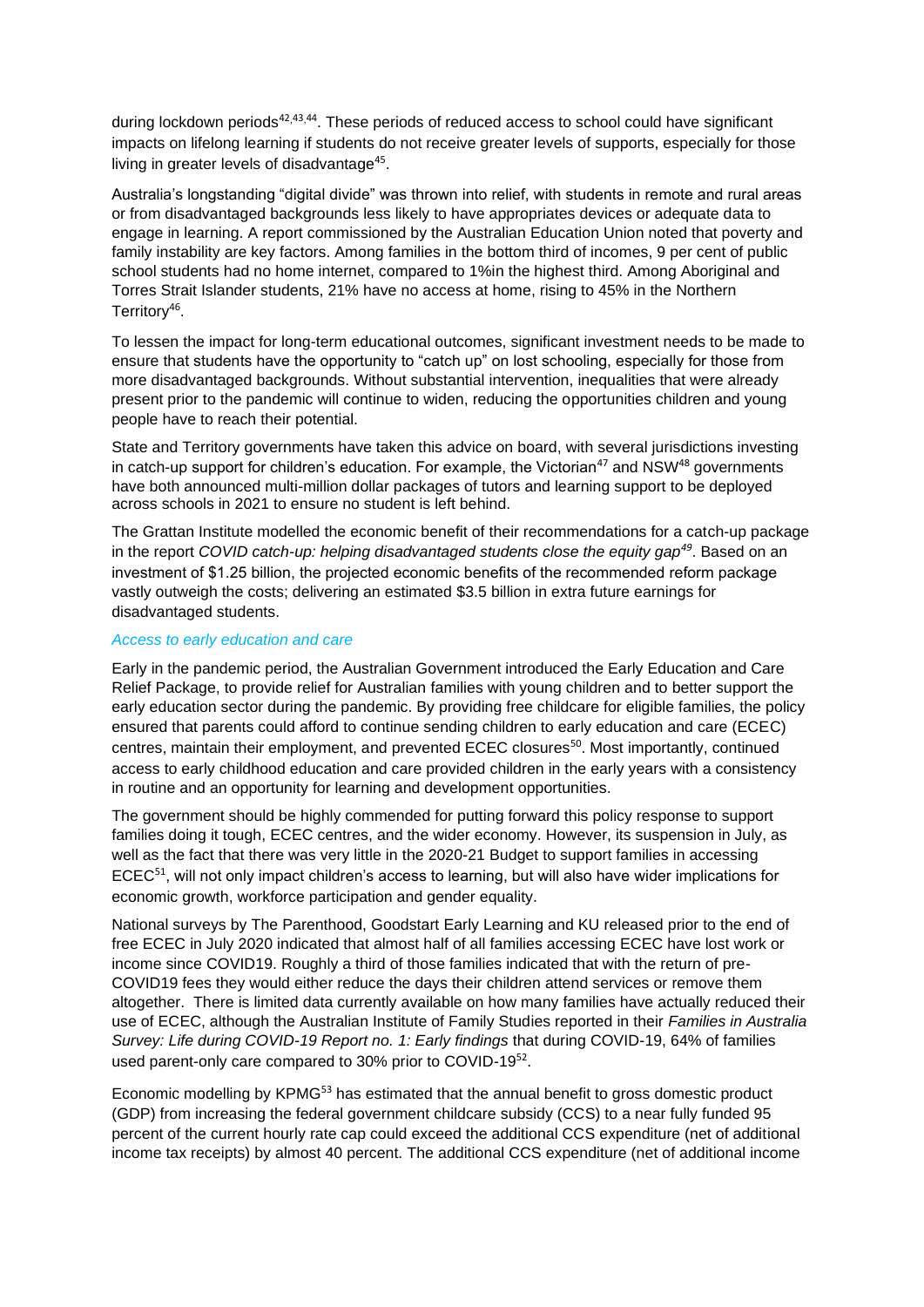tax receipts) is estimated to be \$5.4 billion, and the annual GDP benefit is estimated at up to \$7.5 billion.

**Recommendation 1**: Significant investment in a learning recovery package as described and recommended by the Grattan Institute<sup>54</sup>:

- Small group tuition for struggling students (also supports tutors with employment)
- Investment in successful literacy and numeracy programs

**Recommendation 2:** Reduce the digital divide through greater investment in access to technology for children and young people

**Recommendation 3**: Increase access to affordable, high quality early education, by:

- Increasing affordability and access to early learning by lifting the taper rate for low income households from 85% to 95% and removing the activity test for families
- Providing free early learning to families with a healthcare card
- Simplifying access to Additional Child Care Subsidy benefits for children at risk
- Continuing the provision of two days of free preschool/kindergarten for children aged four
- Transitioning to provision of two days of free preschool/kindergarten for children aged three

### **Participation: ensuring every child has a fair chance in life**

The pandemic has highlighted the lack of agency children and young people feel in having a say on the things that matter to them (see [June,](https://www.aracy.org.au/publications-resources/command/download_file/id/423/filename/Australian_Children) [September](https://www.aracy.org.au/publications-resources/command/download_file/id/425/filename/ARACY_UNICEF_September_Digest_FINAL_as_at_30_Sept_2020_.pdf) and [October](https://www.aracy.org.au/publications-resources/command/download_file/id/426/filename/Australian_Children) digests). For example, UNICEF Australia found that early in the pandemic, 3 in 4 young people felt that children and young people had not been considered as equal stakeholders in the pandemic response<sup>55</sup>. These sentiments may result in children and young people disengaging from both the media, which tends to misrepresent and stereotype young people<sup>56</sup>, and political discourse.

More than half the young people surveyed for the UNICEF Australia *Living in Limbo* report in April 2020 felt there had not been enough effort put into communicating effectively with children and young people, although this improved slightly from 51% in April to 46% by the second survey in July/August 2020. Worryingly, 43% felt confused due to the volume of conflicting information. However, trust in parents, teachers and Chief Medical Officers and Health officials at the federal and state levels was high. Prime Minister Scott Morrison has also sought to directly address the concerns and questions of children through segments on children's news program *Behind the News* and podcast *Squiz Kids*.

The community, as well as governments, have a responsibility to ensure that children and young people are included in decision-making processes, particularly on issues that affect them. Governments throughout Australia should be commended for strategies to engage young people in policy decisions, such as the National Youth Policy Framework<sup>57</sup>.

However, we need a more sustained and consistent approach to ensure that children and young people's voices are heard. Given that young people have a diverse set of experiences, they have highly valuable contributions to make in their communities. Taking these views into consideration will have benefits for both children and young people themselves, and the general community.

**Recommendation 1**: Continue to conduct children's only news conferences, as have taken place in New Zealand and Denmark, on issues of importance to children

**Recommendation 2**: Engage young people more meaningfully in all formal political processes and design mechanisms for consultation and participation that are suited to young people

# **Fostering a positive sense of culture and identity: ensuring every child has a fair chance in life**

The response by Aboriginal and Torres Strait Islander leadership to COVID-19 was rapid, comprehensive and effective<sup>58</sup>. However, COVID-19 again laid bare existing inequalities that have been widened and deepened by the effects of the pandemic. To prevent widening disparities, achieve the aims of the Closing the Gap strategy, and improve outcomes for our First Nations children and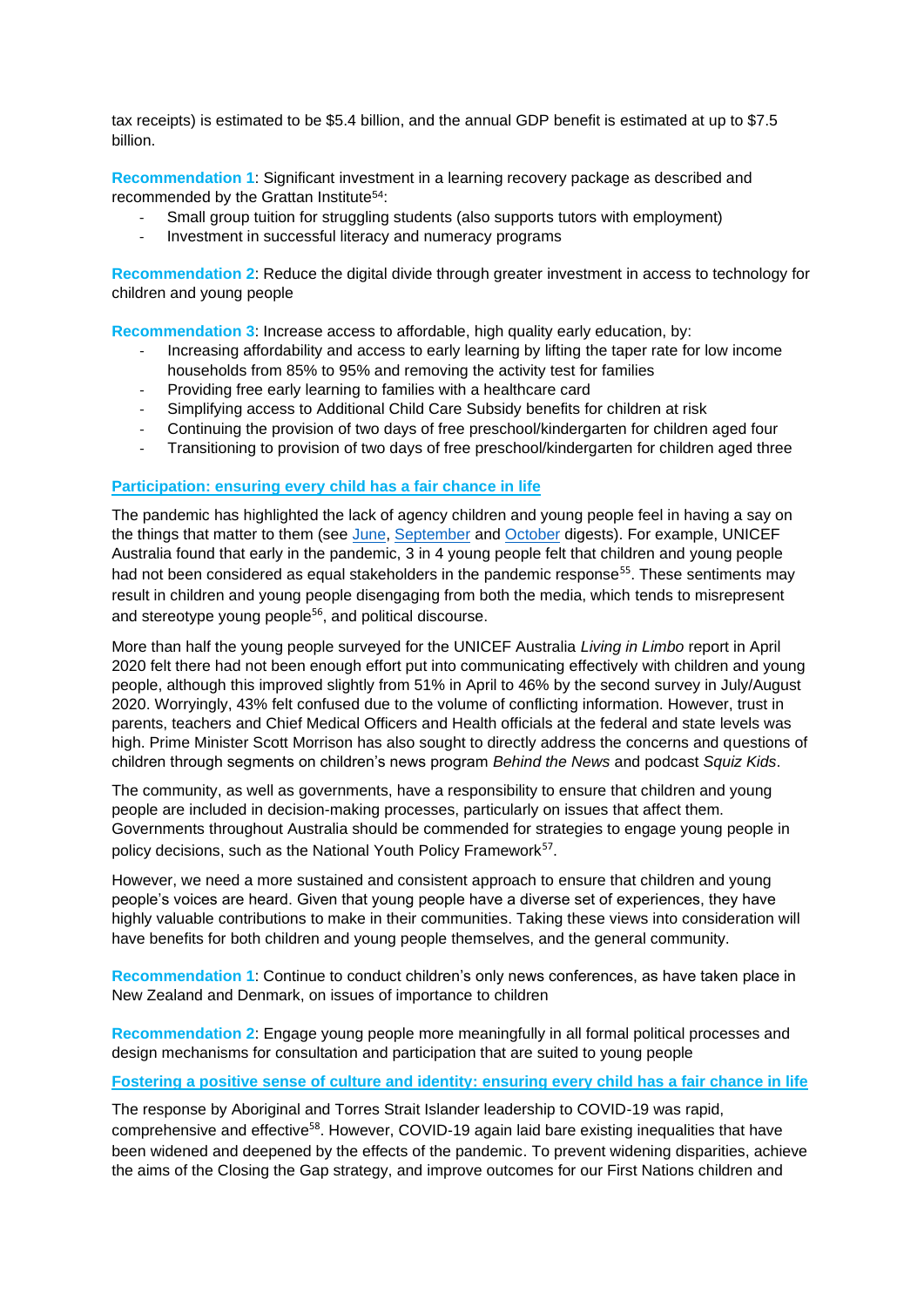families, there needs to be both increased support for Aboriginal and Torres Strait Islander families and effective leadership on ensuring First Nations voices are heard and respected.

Sustained efforts to increase the capacity of Aboriginal-controlled organisations will ensure that **more**  Indigenous families can access the benefits of services such as high quality, affordable early education and care. The explicit valuing of Aboriginal culture, heritage and expertise, for example through new roles such as a National Commissioner for Aboriginal and Torres Strait Islander children and young people, will protect First Nations children from increased disparities due to COVID in the short term, and over the long term promote better community cohesion and support reconciliation<sup>59</sup>.

Culturally adapted and owned support systems have proven before and during the pandemic that they are key to ensuring positive outcomes for Aboriginal and Torres Strait Islander people and for Culturally and Linguistically Diverse (CALD) families. For example, a report by SNAICC highlights the evidence that loss of cultural connection and a positive sense of self-identity are contributing factors to high rates of Aboriginal and Torres Strait Islander youth suicide along with the intergeneration trauma experienced<sup>60</sup>, as noted in the **October** and **November** digests. Supporting Aboriginalcontrolled organisations to increase their capacity will in turn enable better and more culturally appropriate and safe support to children and families.

Many children and young people from multicultural backgrounds experienced a rise in racist behaviour and racist attacks because of the pandemic. Early on, Australians of Asian background experienced a significant increase in racial attacks, both verbal and physical, during the pandemic. The ABC asked readers to share their personal experiences of racism during the coronavirus pandemic and received hundreds of submissions detailing racially-charged incidents occurring throughout the lockdown period $61$ . The Australian Human Rights Commission reported more complaints under the Racial Discrimination Act in February 2020 than at any time over the previous 12 months $62$ .

Later research by the Australian National University and (ANU) and Centre for Multicultural Youth (CMY) examined experiences of racism during the COVID‐19 pandemic and impacts on the lives of Australian young people aged 16-25<sup>63</sup>. It found that young people in Victoria from multicultural backgrounds had experienced the effects of a "racism pandemic" and feared returning to public life for fear of racial discrimination. Of the 376 young people surveyed, 85% reported at least one direct experience of racial discrimination, with 32% having more than six experiences. The direct experiences included name calling, hitting, being excluded from activities, being threatened, experiencing poor service and unfair treatment.

**Recommendation 1**: Establish a National Commissioner for Aboriginal and Torres Strait Islander children and young people as recommended by SNAICC and the Family Matters campaign $64$ 

**Recommendation 2**: Respect cultural leadership and strengthen the capacity of Aboriginal Community Controlled Organisations (ACCO) to improve wellbeing of children and families as recommended by the Australia Together campaign<sup>65</sup>

- Provide a minimum entitlement of 30 hours of 95% subsidised care per week for all Aboriginal and Torres Strait Islander children as an ongoing measure to Close the Gap in ECEC attendance and Australian Early Development Census (AEDC) outcomes
- Provide regional intermediary support services to build capacity on community-controlled early childhood services

**Policy recommendation 3**: Improve the collection and reporting of racially motivated incidents and attacks in Australia.

**Maintaining increased investment in foreign aid and development: a focus on poverty alleviation and supporting children and families** 

UNICEF Australia a member of the Australian Council for International Development (ACFID) and we endorse their 2021-22 Pre-Budget Submission.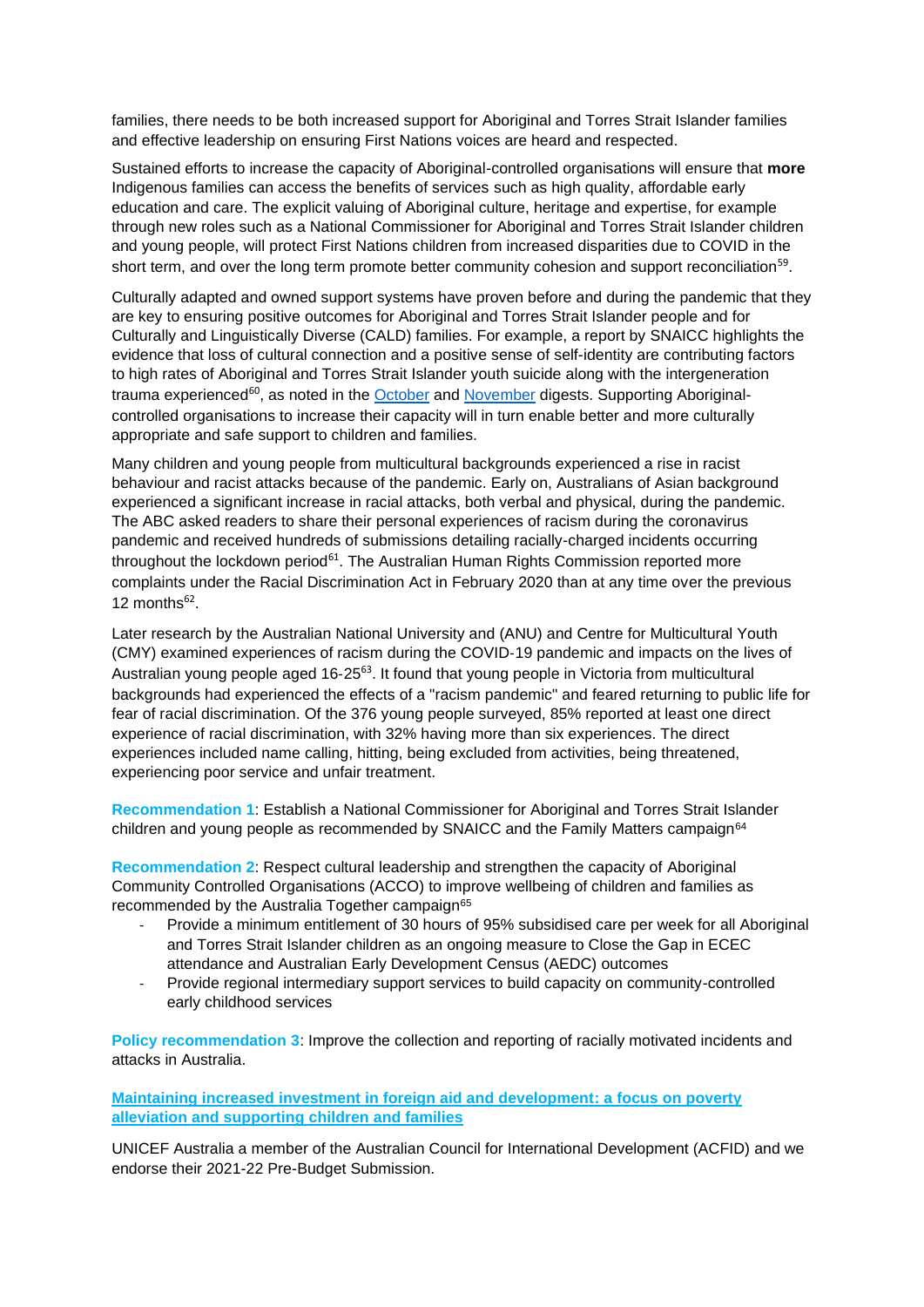UNICEF values DFAT's active engagement, under the DFAT-UNICEF Strategic Partnership Framework (2015-2021), around shared priorities such as gender equality, disability inclusion, humanitarian assistance and accountability to affected populations.

Under the Framework, DFAT makes its commitment to providing AUD 21 million per year to UNICEF Regular Resources (RR). "RR" is funding without restrictions, to be used flexibly for children where and when the need is greatest. With the support of RR, UNICEF can: pioneer new ideas for children; work across the entire childhood from birth through adolescence; scale up proven solutions globally; prepare and respond rapidly in emergencies and to rebuild thereafter; and most importantly given our sustained presence across 190 countries around the world, achieve the greatest impact for children.

UNICEF Australia welcomes the Australian Government's strong commitment to supporting our neighbours in the region respond to the health and economic crises caused by COVID-19. The transformation of the development program through Partnerships for Recovery; the support for the COVAX Facility; the commitment of \$500m over three years to support the introduction of a vaccine against COVID-19 in the Pacific and Southeast Asia and the establishment of a COVID-19 Recovery Fund will make a huge difference to helping address the economic and social costs of the pandemic and underpin our region's stability and economic recovery.

UNICEF is a leading agency in the procurement and distribution of the COVID-19 vaccine globally, including low- and middle-income countries. UNICEF Australia welcomes the Australian Government's commitment to ensuring equitable access to the vaccine for Pacific and Southeast Asian countries.

UNICEF Australia appreciates DFAT support to UNICEF, particularly the AUD 10.5 million provided to countries in the region to assist them in COVID-19 response activities, such as risk communications, procurement of personal protective equipment, training of frontline health workers, and cash transfers, as well as other essential supplies and technical assistance. This support has been invaluable in preventing the spread of COVID-19 in communities across the Pacific Islands and Southeast Asia.

Almost 95 per cent of RR to UNICEF goes to UNICEF Country Offices for Direct Programme Assistance. RR was invaluable at the onset of the COVID-19 pandemic in addressing immediate needs in the Pacific Islands, Papua New Guinea and Timor Leste among others. Funding was used to swiftly purchase much needed supplies, scale up risk communication campaigns and to advise and support governments on best global practices to reduce transmissions.

Within these efforts, it is imperative that we do not let one health crisis come at the expense of another. Vaccination, nutrition and health services in the region and beyond are under enormous strain. UNICEF is urging all governments to ensure the urgency of implementation of COVID-19 vaccines and other tools does not divert focus and resources from essential health services for mothers and children. UNICEF continues to call for the protection and enhancement of resources which ensure the continuity and revitalisation of routine vaccination and other essential health programs to save children's lives and enable children to flourish beyond the pandemic.

Furthermore, education, child protection and social protection services and systems have all come under considerable pressure during the pandemic. Continued investment in global partnerships provides one mechanism to deliver a strategic, coordinated approach to supporting these systems which are so essential to social and economic recovery. For example, the Global Partnership for Education was able to quickly reallocate funding to COVID-19 education emergency responses around the world, ensuring that countries in our region and beyond were able to pivot to remote learning and ensure timely and safe return to school as appropriate, minimising lost schooling time for students of all ages.

As UNICEF and DFAT embark on a review of the Strategic Partnership Framework and plan for the next iteration, UNICEF Australia would like to emphasise how valuable and essential DFAT's contributions to UNICEF Regular Resources are to children in the region and to recommend that RR levels be maintained at AUD 21 million or increased from 2022 onward.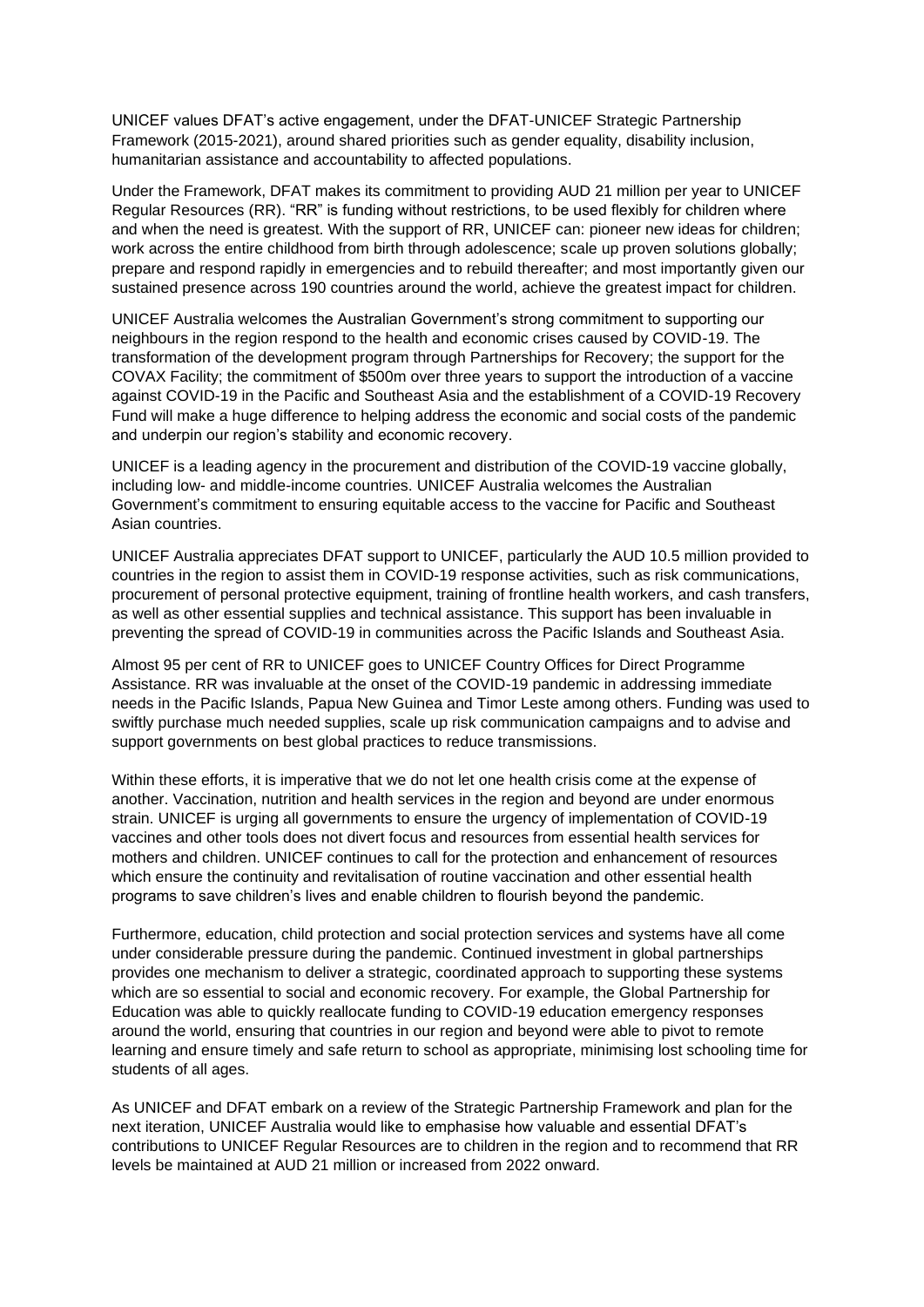## **Humanitarian Funding**

In the launch of its global Humanitarian Action for Children Appeal in December 2020, UNICEF identified US\$410 million in global resource needs in 2021 to support preparedness and delivery across the ACT-A pillars, including a buffer of US\$142 million to support vaccine delivery in humanitarian settings to ensure no vulnerable population is left behind. Further, UNICEF estimates a funding gap of US\$133 million to cover in-country vaccine logistics and the required cold-chain equipment for the poorest 92 countries<sup>66</sup>.

Whilst engaging fully in the ACT-A partnership, and supporting its critical objectives, UNICEF strongly urges the Australian Government to maintain and increase support in other programme areas and humanitarian support. Ultimately, the world cannot solve one problem – COVID-19 – while neglecting the other challenges we face. In 2021, UNICEF's total humanitarian funding requirement is US\$6.4 billion – our largest appeal ever – to assist more than three hundred million vulnerable children and their families and caregivers around the world.

**Recommendation 1**: Accelerate global efforts to end the pandemic for all by continuing to demonstrate global Leadership on ACT A and ensuring vaccine equity; and further global contributions to vaccine procurement as required.

**Recommendation 2**: Invest in tackling the secondary impacts of COVID 19 and protect development gains by addressing secondary health impacts and strengthening health systems; and leading an inclusive economic recovery in our region and protecting those without safety nets.

**Recommendation 3:** Maintain or increase UNICEF's flexible, Regular Resource funding in the 2021- 22 Federal Budget.

**Recommendation 4:** Invest in humanitarian crises facing a double or triple disaster due to COVID 19 by providing Australia's fair share of global humanitarian funding and provide multiyear funding to protected crisis in the Middle East.

**Recommendation 6:** Rebuild the Australian Government's standing as a leading bilateral donor to the Global Partnership for Education, committing to a replenishment of \$70m per year for the next five years (in total \$350m from 2021-2025).

### **ABOUT UNICEF**

UNICEF is a multilateral organisation that works in over 190 countries to promote and protect the rights of children. UNICEF supports child health and nutrition, clean water and sanitation, quality basic education for all boys and girls, and the protection of children from violence, exploitation, abuse and HIV. UNICEF is unique among world organisations for our rights based and participatory approach to working with children and young people. UNICEF Australia is a national committee of UNICEF which advocates for the rights of all children and works to improve public and government support for child rights and international development.

### **UNICEF FOCAL POINT**

For further information regarding this submission please contact: Oliver White Head of Government Relations UNICEF Australia Email; owhite@unicef.org.au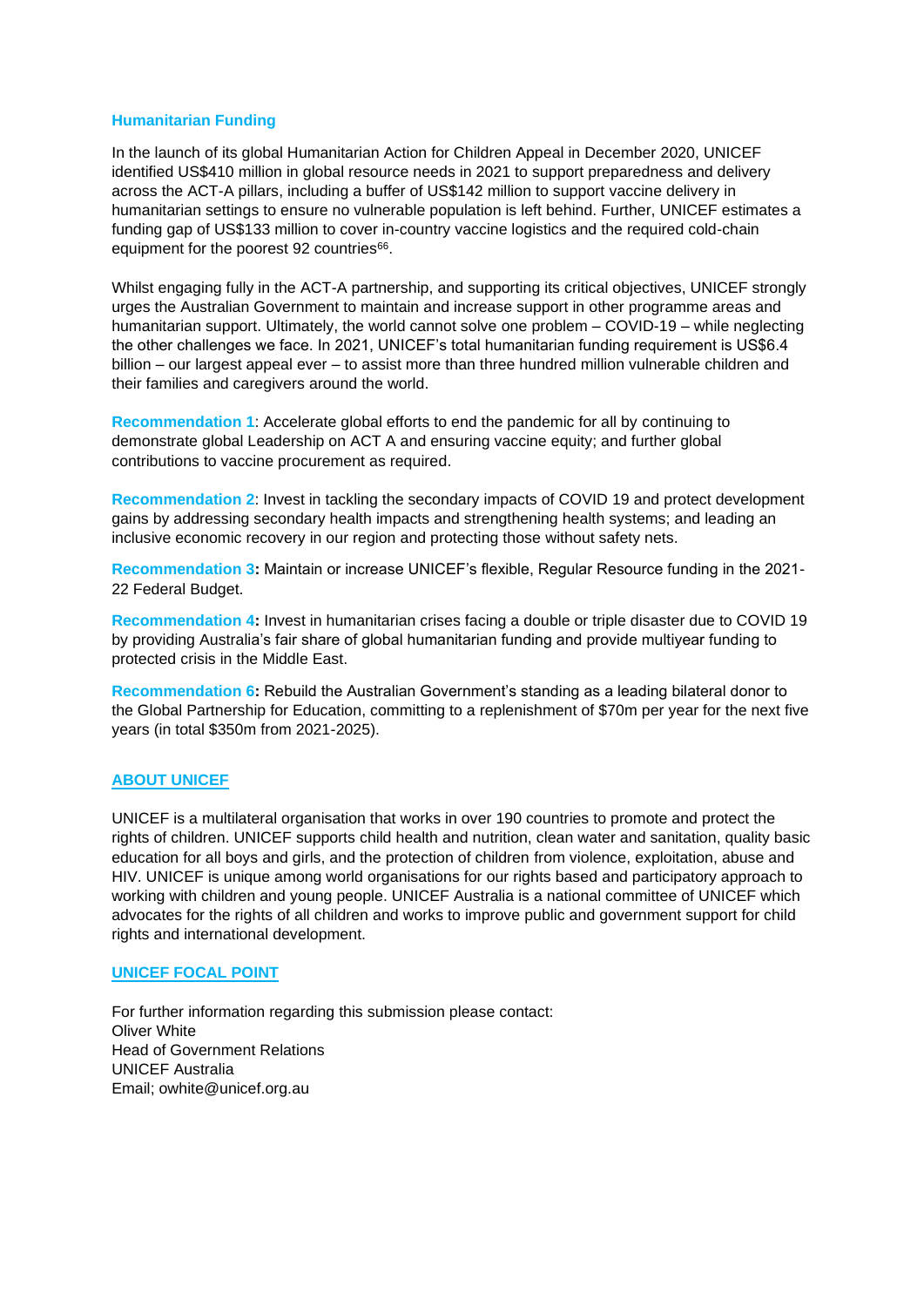<sup>5</sup> Australia revealed as a world leader in supporting children through COVID, but new UNICEF report highlights risk of withdrawing critical social protection too early, 11 December 2021, https://www.unicef.org.au/aboutus/media/december-2020/supporting-children-through-covid-report

<sup>6</sup> Australia revealed as a world leader in supporting children through COVID, but new UNICEF report highlights risk of withdrawing critical social protection too early, 11 December 2021, https://www.unicef.org.au/aboutus/media/december-2020/supporting-children-through-covid-report

<sup>7</sup> Australian Children and Young People's Knowledge Acceleration Hub, https://www.aracy.org.au/publicationsresources/area?command=record&id=310

<sup>8</sup> https://aifs.gov.au/sites/default/files/publication-documents/covid-19-survey-

report 4 dads spend more quality time with kids.pdf

<sup>9</sup> https://www.childhood.org.au/app/uploads/2020/08/A\_Lasting\_Legacy\_-

The Impact of COVID19 on Children and Parents Final.pdf?utm source=afc%20website&utm medium=r eport&utm\_campaign=a%20 lasting%20legacy

<sup>10</sup> https://www.aic.gov.au/sites/default/files/2020-

07/sb28\_prevalence\_of\_domestic\_violence\_among\_women\_during\_covid- 19\_pandemic.pdf

<sup>11</sup> [https://bridges.monash.edu/articles/Responding\\_to\\_the\\_shadow\\_pandemic\\_practitioner](https://bridges.monash.edu/articles/Responding_to_the_shadow_pandemic_practitioner)

\_views\_on\_the\_nature\_of\_and\_responses\_to\_%20violence\_against\_women\_in\_Victoria\_Australia\_during\_th e COVID-19 restrictions/12433517

<sup>12</sup> https://www.communityservices.act.gov.au/ data/assets/pdf file/0004/1610869/Insights-from-childrenand-young-people.pdf

<sup>13</sup> [https://www.abc.net.au/news/2020-08-19/family-violence-coronavirus-funding-help-perpetrators-leave](https://www.abc.net.au/news/2020-08-19/family-violence-coronavirus-funding-help-perpetrators-leave-home/12567136)[home/12567136](https://www.abc.net.au/news/2020-08-19/family-violence-coronavirus-funding-help-perpetrators-leave-home/12567136)

<sup>14</sup> [https://nsw.liberal.org.au/COVID-19-FUNDING-BOOST-TO-HELP-DOMESTIC-VIOLENCE-VICTIMS-AS-](https://nsw.liberal.org.au/COVID-19-FUNDING-BOOST-TO-HELP-DOMESTIC-VIOLENCE-VICTIMS-AS-PANDEMIC-CONTINUES)[PANDEMIC-CONTINUES](https://nsw.liberal.org.au/COVID-19-FUNDING-BOOST-TO-HELP-DOMESTIC-VIOLENCE-VICTIMS-AS-PANDEMIC-CONTINUES)

<sup>15</sup> ANROWS, Horizons: PAThways and Research Into Collaborative Inter-Agency practice (Research Report, Issue 03, June 2017)

<sup>16</sup> NSW Domestic Violence Death Review Team Report 2017-2019 (2020) NSW Government

<sup>17</sup> https://www.pc.gov.au/inquiries/completed/mental-health/report/mental-health-volume1.pdf

<sup>18</sup> Yagnik PJ, Umscheid J, Khan AW, Ali M, Bhatt P, Desai PH. Pediatric Characteristics of 2019 Novel Coronavirus: Review of Available Published Literature. Clin Pediatr (Phila). 2020 Sep;59(9-10):849-852. doi: 10.1177/0009922820920017. Epub 2020 Apr 15. PMID: 32295405.

<sup>19</sup> Ahmed M, Advani S, Moreira A, Zoretic S, Martinez J, Chorath K, Acosta S, Naqvi R, Burmeister-Morton F, Burmeister F, Tarriela A, Petershack M, Evans M, Hoang A, Rajasekaran K, Ahuja S, Moreira A. Multisystem inflammatory syndrome in children: A systematic review. EClinicalMedicine. 2020 Sep;26:100527. doi: 10.1016/j.eclinm.2020.100527. Epub 2020 Sep 4. PMID: 32923992; PMCID: PMC7473262.

<sup>20</sup> [https://www.aracy.org.au/publications-](https://www.aracy.org.au/publications-resources/command/download_file/id/384/filename/ARACY_Measuring_child_deprivation_and_opportunity_in_Australia.pdf)

resources/command/download\_file/id/384/filename/ARACY\_Measuring\_child\_deprivation\_and\_opportunity in Australia.pdf

<sup>21</sup> [https://www.aracy.org.au/publications-](https://www.aracy.org.au/publications-resources/command/download_file/id/429/filename/Australian_Children)

[resources/command/download\\_file/id/429/filename/Australian\\_Children's\\_Knowledge\\_Acceleration\\_Hub\\_-](https://www.aracy.org.au/publications-resources/command/download_file/id/429/filename/Australian_Children) [\\_November\\_2020\\_Digest.pdf](https://www.aracy.org.au/publications-resources/command/download_file/id/429/filename/Australian_Children)

 $22$  National Action Plan for the Health of Children and Young People 2020-2030

https://www1.health.gov.au/internet/main/publishing.nsf/Content/child-and-youth-action-plan <sup>23</sup> [https://www.aracy.org.au/publications-](https://www.aracy.org.au/publications-resources/command/download_file/id/429/filename/Australian_Children)

[resources/command/download\\_file/id/429/filename/Australian\\_Children's\\_Knowledge\\_Acceleration\\_Hub\\_-](https://www.aracy.org.au/publications-resources/command/download_file/id/429/filename/Australian_Children) [\\_November\\_2020\\_Digest.pdf](https://www.aracy.org.au/publications-resources/command/download_file/id/429/filename/Australian_Children)

 $1$  Generation Drought: The NSW Youth Summit on living with drought report (2020),

https://www.unicef.org.au/our-work/unicef-in-australia/drought-response

<sup>&</sup>lt;sup>2</sup>IMF upgrades growth view but sees uneven recovery, AFR, 27 January 2021,

https://www.afr.com/politics/federal/imf-upgrades-growth-view-but-sees-uneven-recovery-20210126-p56wtv <sup>3</sup> The Children's Report - Australia's NGO coalition report to the United Nations Committee on the Rights of the Child (2018), https://www.unicef.org.au/Upload/UNICEF/Media/Documents/Child-Rights-Taskforce-NGO-Coalition-Report-For-UNCRC-LR-Spreads.pdf

<sup>4</sup> Australian Children and Young People's Knowledge Acceleration Hub, https://www.aracy.org.au/publicationsresources/area?command=record&id=310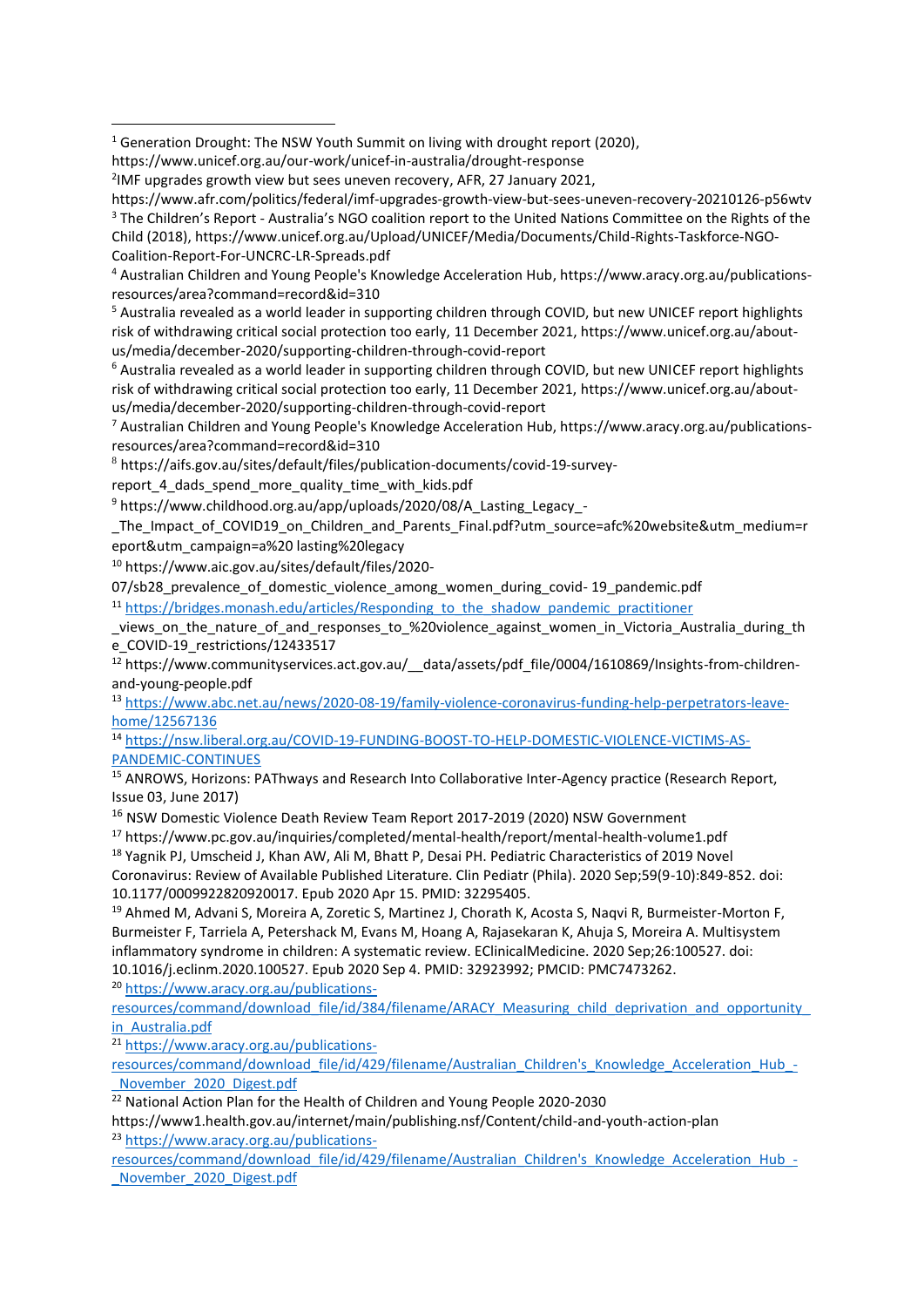<sup>24</sup> https://www.aracy.org.au/publications-

resources/command/download\_file/id/422/filename/Australian\_Children's\_Knowledge\_Acceleration\_Hub\_- July 2020 Digest.pdf

<sup>25</sup> https://studentedgecontent.azureedge.net/documents/youth-insight/coronavirus\_youth-understandingand-sentiment-may.pdf

<sup>26</sup> https://csrm.cass.anu.edu.au/research/publications/mental-health-and-relationships-during-covid-19 pandemic

<sup>27</sup> https://csrm.cass.anu.edu.au/research/publications/mental-health-and-relationships-during-covid-19 pandemic

<sup>28</sup> https://www.unicef.org.au/about-us/media/september-2020/new-report-finds-five-months-into-thepandemic

<sup>29</sup> National Action Plan for the Health of Children and Young People 2020-2030

https://www1.health.gov.au/internet/main/publishing.nsf/Content/child-and-youth-action-plan <sup>30</sup> Draft National Children's Mental health and Wellbeing Strategy (Dec 2020)

https://www.mentalhealthcommission.gov.au/Mental-health-Reform/Childrens-Mental-Health-and-Wellbeing-Strategy

<sup>31</sup> Sollis, K. (2019). Measuring Child Deprivation and Opportunity in Australia: Applying the Nest framework to develop a measure of deprivation and opportunity for children using the Longitudinal Study of Australian Children. Canberra: ARACY.

<sup>32</sup> Grudnoff, M. (2020). Poverty in the age of coronavirus: The impact of the JobSeeker coronavirus supplement on poverty. The Australia Institute. Canberra.

<sup>33</sup> ABS (2020) 6202 – Labour Force, Australia, June 2020, Australian Bureau of Statistics 16 July, available at [https://www.abs.gov.au/statistics/labour/employment-and-unemployment/labour-force-australia/latest](https://www.abs.gov.au/statistics/labour/employment-and-unemployment/labour-force-australia/latest-release)[release.](https://www.abs.gov.au/statistics/labour/employment-and-unemployment/labour-force-australia/latest-release)

<sup>34</sup> [https://www.theguardian.com/australia-news/2020/nov/16/im-not-interested-in-just-more-reviews-anne](https://www.theguardian.com/australia-news/2020/nov/16/im-not-interested-in-just-more-reviews-anne-hollonds-on-the-struggle-to-protect-australias-children)[hollonds-on-the-struggle-to-protect-australias-children](https://www.theguardian.com/australia-news/2020/nov/16/im-not-interested-in-just-more-reviews-anne-hollonds-on-the-struggle-to-protect-australias-children)

<sup>35</sup> [https://www.ato.gov.au/General/New-legislation/The-Australian-Government-s-economic-response-to](https://www.ato.gov.au/General/New-legislation/The-Australian-Government-s-economic-response-to-coronavirus/JobMaker-Hiring-Credit/)[coronavirus/JobMaker-Hiring-Credit/](https://www.ato.gov.au/General/New-legislation/The-Australian-Government-s-economic-response-to-coronavirus/JobMaker-Hiring-Credit/)

<sup>36</sup> Borland, J. Scarring effects: A review of Australian and international literature (2020) Australian Journal of Labour Economics

37 Dawkins, P., Hurley, P., & Lloyd, D. (2020). Averting an Escalating Labour Market Crisis for Young People in Australia: A Proposed National Job Cadet Program. Mitchell Institute, Victoria University. Melbourne.

<sup>38</sup> Borland, J. & Charlton, A. (2020). The Australian Labour Market and the Early Impact of COVID-19: An

Assessment. Australian Economic Review, 53(3), pp. 297-324. doi:10.1111/1467-8462.12386 <sup>39</sup> [https://www.oecd-ilibrary.org/social-issues-migration-health/society-at-a-glance-2016/neet-costs-are](https://www.oecd-ilibrary.org/social-issues-migration-health/society-at-a-glance-2016/neet-costs-are-significant-in-many-oecd-countries_soc_glance-2016-graph8-en)[significant-in-many-oecd-countries\\_soc\\_glance-2016-graph8-en](https://www.oecd-ilibrary.org/social-issues-migration-health/society-at-a-glance-2016/neet-costs-are-significant-in-many-oecd-countries_soc_glance-2016-graph8-en)

<sup>40</sup> Mission Australia (2016) Youth mental health and homelessness report. Mission Australia. Accessible at https://www.missionaustralia.com.au/publications/youth-survey?limit=20&limitstart=20

<sup>41</sup> 2020-21 Federal Pre-Budget Submission (2020) Australia Together

<sup>42</sup> https://www.thesmithfamily.com.au/-/media/files/about-us/media/the-smith-family insightssnapshot\_may-2020.pdf

<sup>43</sup> https://www.ncsehe.edu.au/publications/learning-at-home-educational-outcomes-vulnerable-childrenaustralia-covid-19/

<sup>44</sup> https://grattan.edu.au/wp-content/uploads/2020/06/COVID-Catch-up-Grattan-School-Education-Report.pdf

<sup>45</sup> https://www.vu.edu.au/sites/default/files/educational-opportunity-in-australia-2020.pdf

<sup>46</sup> Preston, B. Addressing digital inclusion for all public school students. 2020. Australian Education Union.

<sup>47</sup> https://www.premier.vic.gov.au/thousands-tutors-bring-students-speed

<sup>48</sup> https://education.nsw.gov.au/news/latest-news/free-tutoring-to-support-students

49 Sonnemann, J. and Goss, P. (2020) COVID catch-up: helping disadvantaged students close the equity gap. Grattan Institute.

<sup>50</sup> <https://www.abc.net.au/news/2020-04-02/free-childcare-explainer-coronavirus-covid-19/12115062>

<sup>51</sup> <https://www.abc.net.au/news/2020-10-11/budget-2020-child-care-missing-in-jobs-plan/12749940>

<sup>52</sup> Hand, K., Baxter, J., Carroll, M., Budinski, M. Families in Australia Survey: Life during COVID-19 Report no. 1: Early findings (July 2020). Australian Institute of Family Studies.

<sup>53</sup> KPMG (2020) The Childcare Subsidy: Options for increasing support for caregivers who want to work. KPMG Australia.